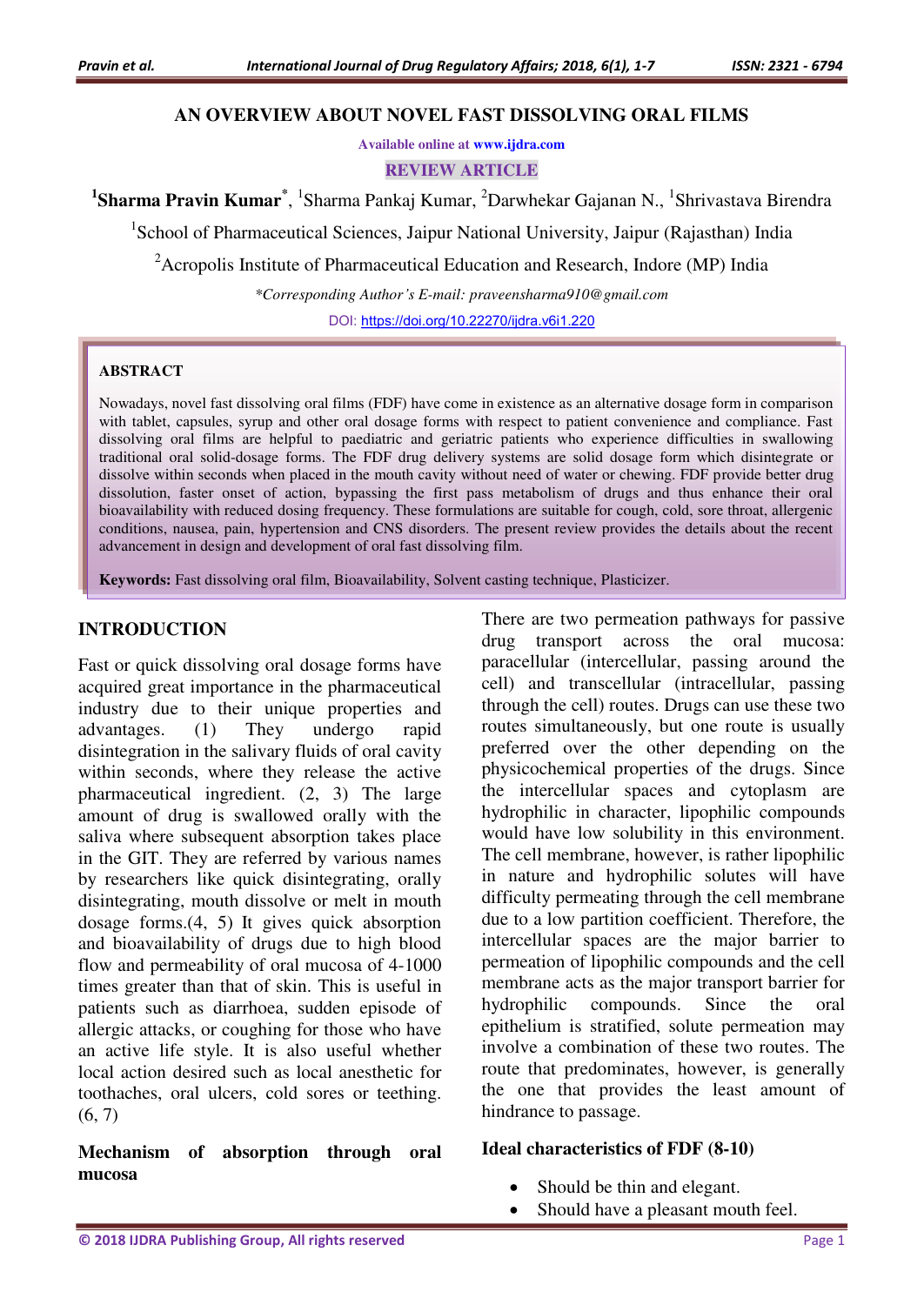- Should be available in various size and shapes.
- Should have fast disintegration without water and rapid drug release.
- Should be compatible with taste masking.
- Should leave minimum or no residue in the mouth after oral administration.
- Should have low sensitivity to environmental conditions such as temperature and humidity.

#### **Advantages of FDF (2, 11)**

- $\triangleright$  Ease of administration to paediatric, geriatric, and psychiatric patients who cannot swallow tablets and other solid dosage forms.
- $\triangleright$  No need of water for swallowing.
- $\triangleright$  Rapid dissolution and absorption of poorly water soluble drugs, which produce rapid onset of action.
- $\triangleright$  Pregastric absorption can result in increased bioavailability with reduced dosage; improved clinical performance through a reduction of unwanted effects.
- $\triangleright$  Taste masking is possible for bitter drugs.
- $\triangleright$  Useful in cases where rapid onset of action required such as in motion sickness, sudden allergic attack or coughing, hypertension, bronchitis or asthma.
- $\triangleright$  More economical

#### **Ideal characteristics of drug candidate for FDF (12)**

- $\checkmark$  It should have low dose less than 40mg.
- $\checkmark$  Drugs with low molecular weight drugs are preferred.
- $\checkmark$  It should possess pleasant taste.
- $\checkmark$  It should have good stability in water as well as saliva.
- $\checkmark$  It should be partially unionized at pH of the buccal cavity.
- $\checkmark$  It should have the ability to permeate the oral mucosal tissue.

# **Limitations of FDF (2)**

 Drugs which are unstable at buccal pH cannot be administered.

- Only small dose drug can be administered due to limited surface area of buccal cavity.
- Stability problems like moisture sorption and brittleness during storage.

## **FORMULATION CONSIDERATIONS**

#### **Formulation additives**

#### **1. Active pharmaceutical ingredient**

Various categories of drugs such as antiemetic, neuroleptics, antihypertensives, cardiovascular agents, analgesics, antiallergic, antiepileptics, anxiolytics, sedatives, hypnotics, diuretics, antiparkinsonisms, antibacterials, antialzheimers, expectorents, anitussive and drugs used for erectile dysfunction can be incorporated in FDFs. (1, 13-15)

#### **2. Film forming agents**

For the preparation of FDF various hydrophilic polymers can be used in the film formulation upto 40% w/w of the film content. The polymers are responsible for the overall strength of the film. The film should be tough to prevent damage during handling and transportation. The polymers are hydroxyl propyl methyl cellulose (HPMC), hydroxyl propyl cellulose (HPC), starch, modified starch, pullulan, gelatin, carboxy methyl cellulose, polyvinyl pyrolidone (PVP), cross linked PVP, alginates, poly vinyl alcohol, maltodextrose and polyox. (9,16)

Among this the pullulan and HPMC are the best suitable polymers for the preparation of FDF. Pullulan is a neutral glucan (like amylose, dextran, cellulose), with a chemical structure somewhat depending on carbon source, producing microorganism, fermentation conditions. HPMC is propylene glycol ether of methylcellulose and its low viscosity grades are used for the preparation of FDF like HPMC E3/E5/E6/E15. (17, 18)

## **3. Plasticizer**

Plasticizer helps to improve the flexibility of the film and reduces the brittleness of the film. The plasticizer should be compatible with polymer and solvent. The flow of polymer will get better with the use of plasticizer and enhances the strength of the polymer. (19,20) Propylene glycol (PG), polyethylene glycol (PEG),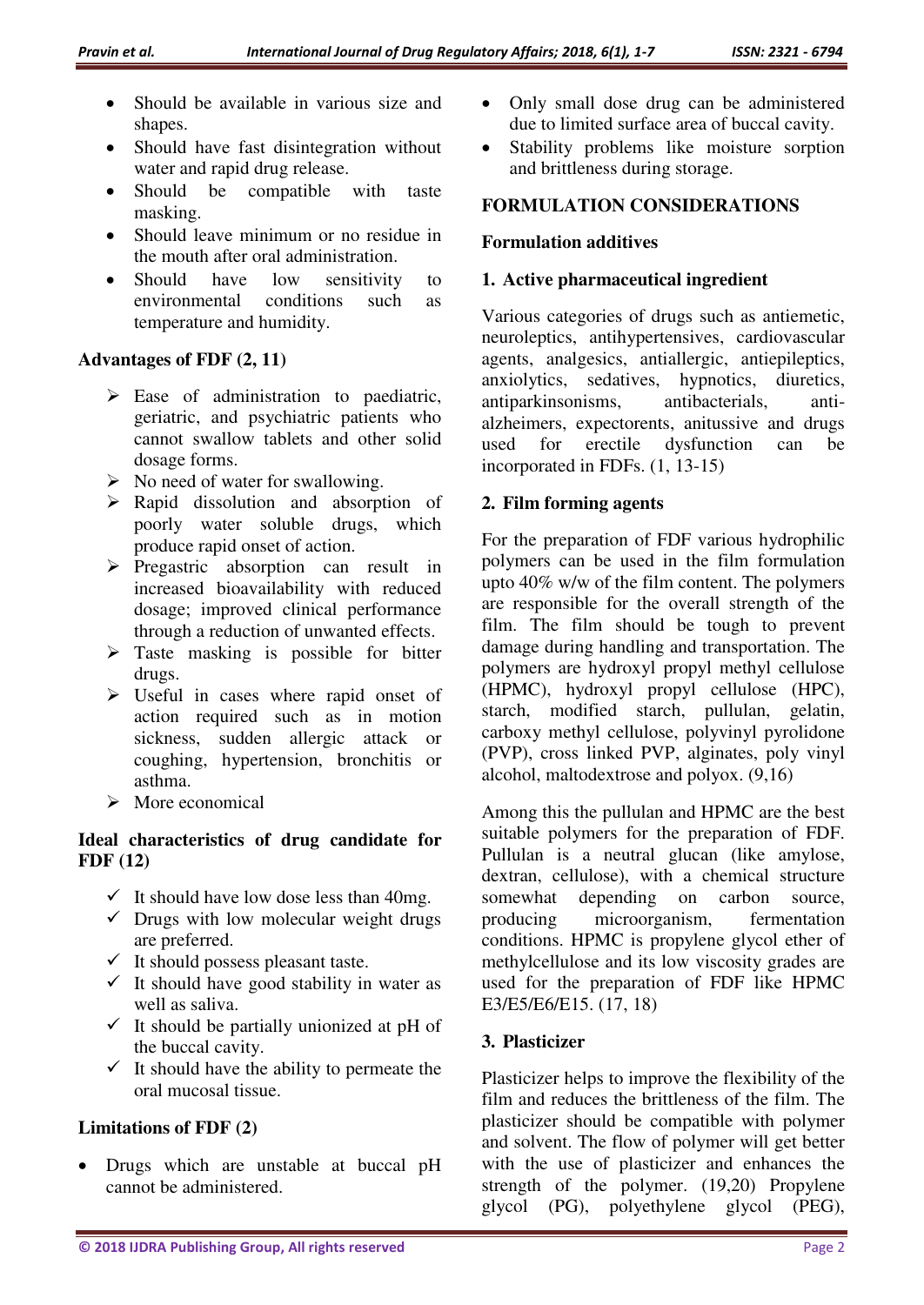glycerol, phthalate derivatives like dimethyl, diethyl and dibutyl phthalate, citrate derivatives such as tributyl, triethyl, acetyl citrate, triacetin and castor oil are some of the commonly used plasticizer. It is also reported that the use of certain plasticizers may also affect the absorption rate of the drug. (21, 22)

## **4. Disintegrating agents**

Disintegrating agents are added to FDF formulations to promote its breakup into smaller fragments in an aqueous environment thereby increasing the available surface area and promoting a more rapid release of the drug substance. Substances like microcrystalline cellulose, sodium starch glycolate, cross povidone and Ac-Di-Sol are used alone or in combination.

#### **5. Flavoring agents**

Both natural and artificial flavor used such as artificial vanilla, cinnamon, various fruit flavors, mints such as peppermint, menthol, essential oils such as thymol, eucalyptol and methyl salicylate may be either individual or combination. (9)

## **6. Sweetening agents**

Natural sweeteners include monosaccharides, disaccharides and polysaccharides such as xylose, ribose, glucose, mannose, galactose, fructose, dextrose, sucrose, maltose, partially hydrolyzed starch, or corn syrup solids and sugar alcohols such as sorbitol, xylitol, mannitol may be used. Water soluble artificial sweeteners such as the soluble saccharin salts, cyclamate salts, acesulfam-K and dipeptide based sweeteners. Aspartame, neotame are also used successfully for the taste masking. (23, 24)

## **7. Saliva stimulating agent**

The purpose of using saliva stimulating agents is to increase the rate of production of saliva that would aid in the faster disintegration of the FDF. Generally acids which are used as salivary stimulants citric acid, malic acid, lactic acid, ascorbic acid and tartaric acid are the few examples of salivary stimulants and citric acid being the most preferred amongst them. These agents are used alone or in combination between 2 to 6%. (25)

#### **8. Cooling agents**

Monomethyl succinate is used as cooling agent and it helps to improve the flavor strength to enhance the mouth feel effect of the product. Other cooling agents like WS3, WS23 and Utracoll-II can also be used in conjunction with flavors. (25)

## **9. Coloring agents**

Titanium dioxide or FD&C approved coloring agents are incorporated (not exceeding concentration levels of 1%w/w) in FDF formulation when some of the formulation ingredients or drugs are present in insoluble or suspension form. (25)

## **10. Surfactants**

Surfactants are used as solubilising or wetting or dispersing agent. By the use of surfactant the film gets dissolved within seconds and release active agent immediately. Solubility of poorly soluble drugs in fast dissolving oral films can be improved by using surfactant. Some of the examples are polaxamer 407, sodium lauryl sulphate, benzalkonium chloride, benzthonium chloride, tweens and spans. (25)

## **11. Stabilizing and thickening agents**

Stabilizing and thickening agents are employed before casting to improve the viscosity and consistency of dispersion or solution of the film preparation. Natural gums like xanthan gum, locust bean gum, carragenan and cellulosic derivatives are few examples of stabilizing and thickening agents. They are used in the concentration up to  $5\%$  w/w. (25)

## **Methods of preparation of FDF**

One or more of the following process can be used to manufacture the fast dissolving oral films.

## **1. Solvent casting method**

In solvent casting method Excipients are dissolved in water, then water soluble polymers and in last drug is added and stirred to form homogeneous solution. Finally solution is casted into the petri plate to form film and dried. (13, 26)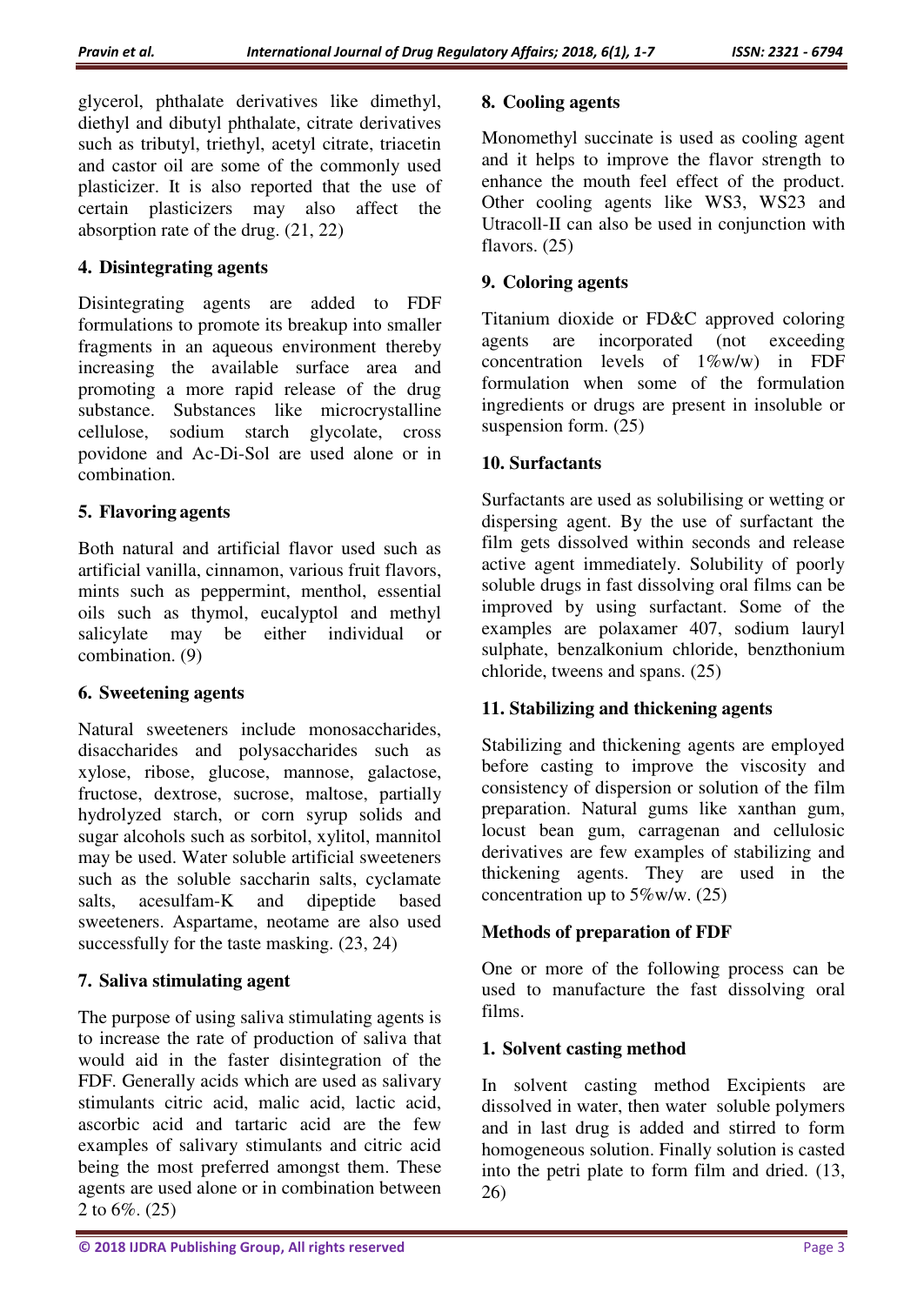## **2. Semisolid casting**

This method is preferably adopted when acid insoluble polymers are to be used in the preparation of the films. In semisolid casting method gel mass is casted in to the films or ribbons using heat controlled drums. Gel mass is obtained by adding solution of film forming to a solution of acid insoluble polymer in ammonium or sodium hydroxide. Acid insoluble polymers are cellulose acetate phthalate and cellulose acetate butyrate. Acid insoluble polymer and film forming polymer should be used in the ratio of 1:4.  $(13, 26)$ 

# **3. Hot melt extrusion**

In hot melt extrusion method firstly the drug is mixed with carriers in solid form. Then dried granular material is introduced into the extruder. The screw speed should set at 15rpm in order to process the granules inside the barrel of the extruder for approximately 3-4 min. The processing temperatures should be  $80^{\circ}$ C (zone-1),  $115\text{°C}$  (zone-2),  $100\text{°C}$  (zone-3) and  $65\text{°C}$ (zone-4). The extrudate then pressed into a cylindrical calendar in order to obtain a film. (27, 28)

## **4. Solid dispersion extrusion**

In this method immiscible components are extrude with drug and then solid dispersions are prepared. Finally the solid dispersions are shaped in to films by means of dies. (27, 28)

## **5. Rolling method**

In rolling method a solution or suspension of drug with film forming polymer is prepared and subjected to the roller. The solution or suspension should have specific rheological consideration. The solvent is mainly water and mixture of water and alcohol. The film is dried on the rollers and cut into desired shapes and sizes. (27)

## **6. Spray drying technique**

A solvent system containing film former and other excipients are sprayed or coated on suitable carrier material, dried and peeled off to get the film. The carrier materials used for film are glass, non siliconized kraft paper or polyethylene film.

## **Evaluation of FDF** (3, 28-30)

# **1. Morphology study**

The morphology of the films can be observed using scanning electron microscopic (SEM) at definite magnification.

# **2. Dryness/ Tack test**

Dryness is the property to measure the solvent or water content present in the film whereas tack is the tenacity with which the film adheres to any piece of paper which is pressed into contact with the strip. Eight stages of film drying process have been recognized i.e. set-to-touch, dust free, tack-free, dry-to-touch, dry-hard, drythrough; dry-to-recoat & dry print free.

## **3. Weight variations**

Weight variation can be determined by individually weighing 10 randomly selected films and calculating the average weight of the films. The average weight should not deviate significantly from the weight variation limit.

## **4. Thickness**

The thickness of film is determined by screw gauge or micrometer at different points of the films.

## **5. Drug content**

A film of 2  $cm<sup>2</sup>$  size is cut and put into volumetric flask containing solvent. This is then shaken in a mechanical shaker for 2hrs to get a homogeneous solution and filtered. The drug content is determined by UV spectrophotometer after appropriate dilution.

## **6. Tensile strength**

Tensile strength of films can be determined using an apparatus fabricated in laboratory. A small film  $(2cm<sup>2</sup>)$  is cut and fixed to assembly. The weight required to break the film is noted and simultaneously film elongation is measured with the help of pointer mounted on the assembly.

Tensile strength = break force /ab  $(1 + \Delta L/L)$ 

Where a, b and L are width, thickness, and length of the strip, and ∆L is the elongation at break.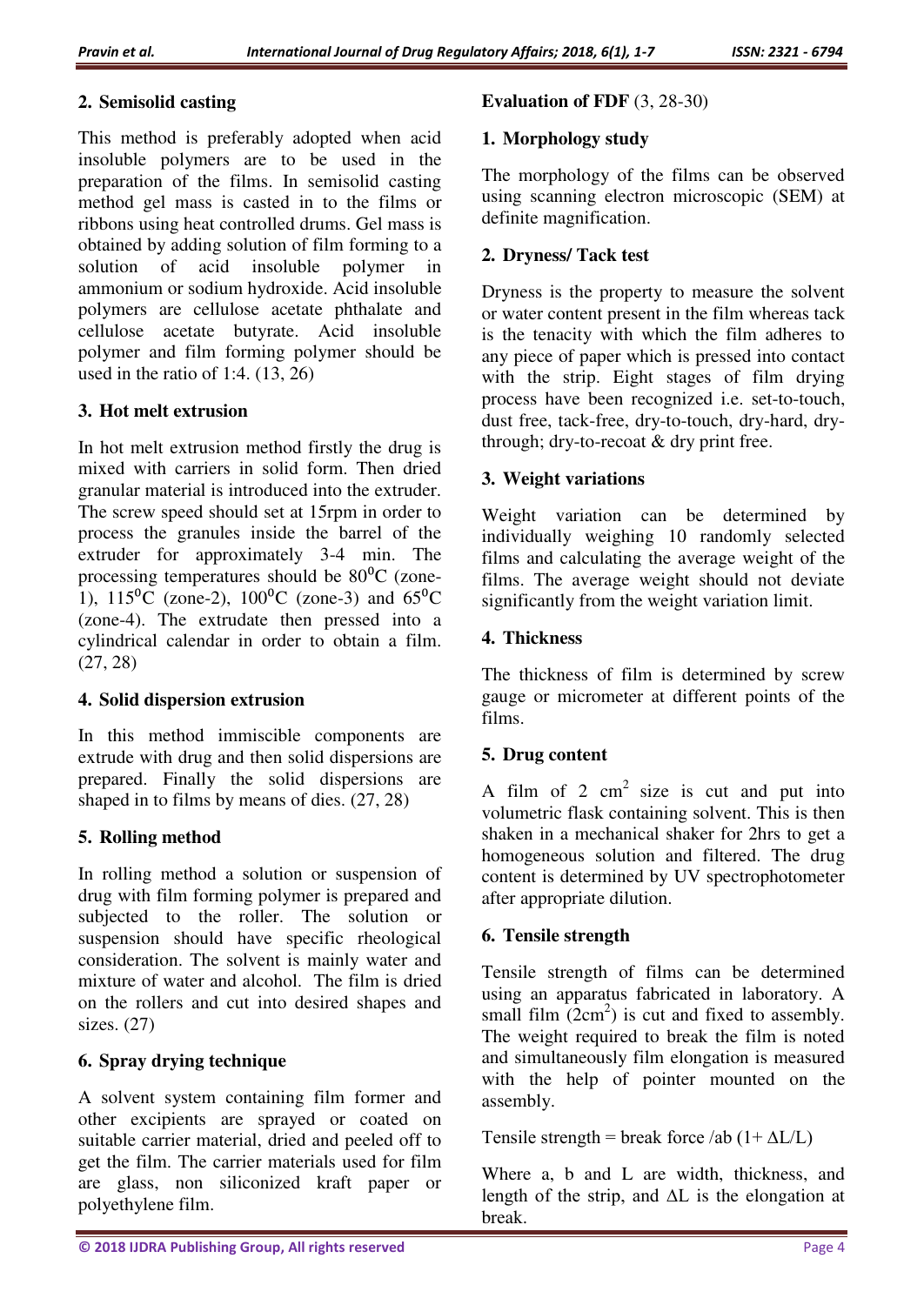## **7. Transparency**

To determine transparency of film, a simple UV spectrophotometer can be used. The film specimen is placed on the internal side of spectrophotometer cell. The transparency of films is calculated as follows:

Transparency =  $(\log T600)/b = -\epsilon c$ 

Where T600 is the transmittance at 600 nm and b is the film thickness (mm) and c is concentration.

## **8. Percentage elongation**

It can be determined by noting the distance travelled by pointer before break of the film on the graph paper.

 $%$  Elongation = Increase in length/original length X 100.

# **9. Percentage moisture loss**

To determine percentage moisture loss films of area  $2 \text{ cm}^2$  are cut and weighed accurately. After weighing, the films were kept in desiccators containing fused anhydrous calcium chloride. The films should be kept for 72 hrs in the desiccator. After 72 hrs, they are taken out and again weighed and the percentage moisture loss of films was measured by using the formula:

Percent moisture loss = (Initial weight - Final weight)/Initial weight  $\times$  100

The percentage moisture loss studies are done to determine physical stability and integrity of the film.

# **10. Folding endurance**

It involves determination of the folding capacity of the films when subjected to frequent extreme condition of folding. It is determined by repeatedly folding the film at same place until it broke.

# **11. Surface pH of film**

Surface pH of the films was determined by placing the film on the surface of 1.5% w/v agar gel followed by placing pH paper (pH range 1- 11) on films. The change in the color of pH paper was observed

## **12. Disintegration test**

It can be determined by dipping the film in 10ml of water in beaker with gently shaking when film was dissolved, time is noted.

## **13. In-vitro drug release**

Dissolution testing can be performed using the basket or paddle apparatus described in any of the pharmacopoeia. The dissolution medium will essentially be selected as per the sink conditions and highest dose of the drug.

## **14. Stability studies**

Stability study can be carried out for all the batches at accelerated condition 65% relative humidity and 35ºC (temperature) in the humidity chamber for the three months. After 3 months the films are evaluated for the drug content, disintegration time and physical appearance observation.

# **Packaging of FDF**

In the pharmaceutical industry it is vital that the package selected adequately preserve the integrity of the product. Expensive packaging, specific processing, and special care are required during manufacturing and storage to protect the dosage of other fast dissolving dosage forms. A variety of packaging options are available for fast dissolving oral films. The material selected must have the following characteristics:

- They must protect the preparation from environmental conditions.
- They must be FDA approved.
- They must be non-toxic.
- They must meet applicable tamperresistant requirement.
- They must not be reactive with the product.
- They must not impart to the product tastes or odours.

## **CONCLUSION**

Oral route always remains the primary drug delivery route because of ease of administration with beneficial release characteristics and fast dissolving films are the novel, revolutionary approach in oral drug delivery system for all the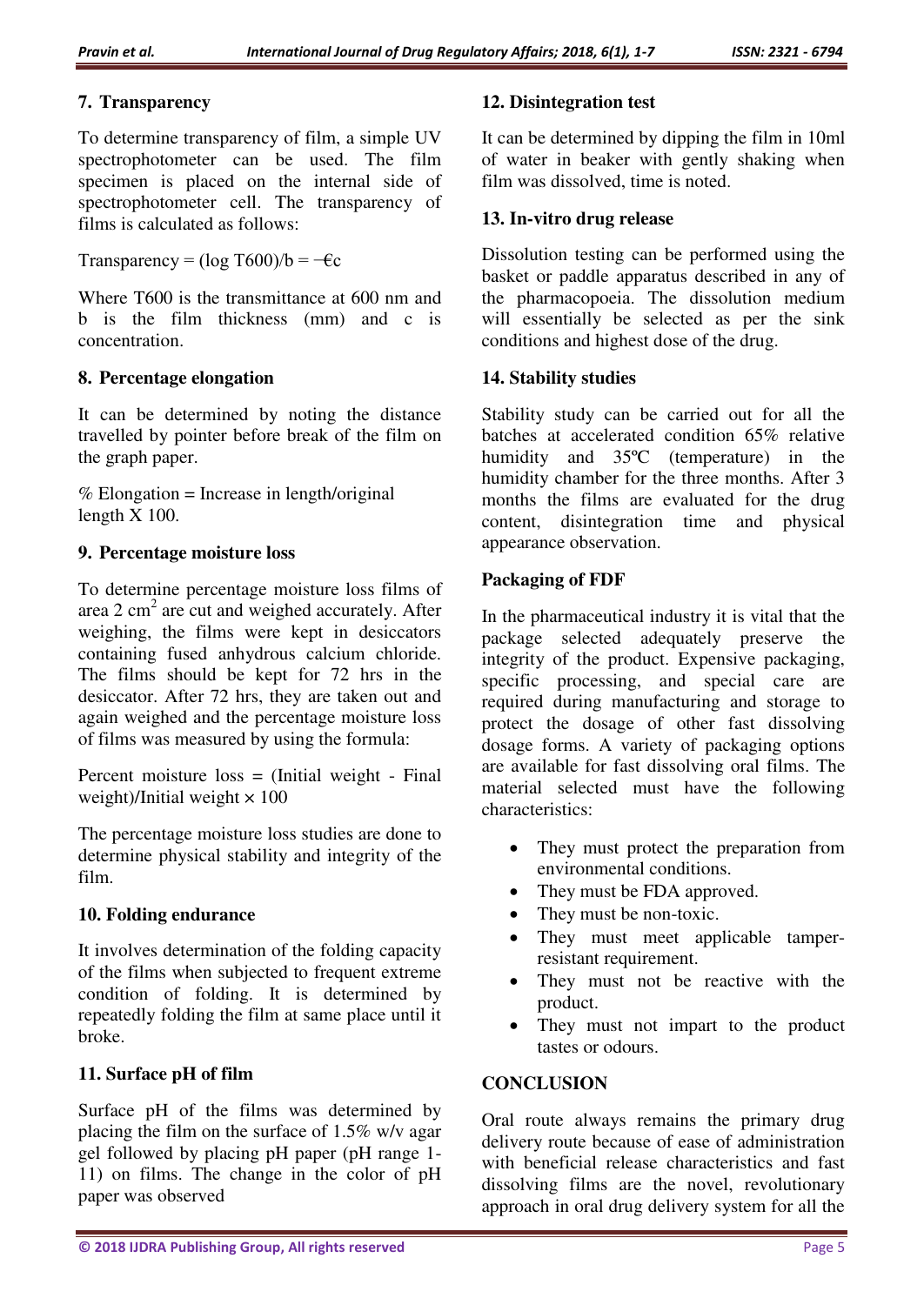population groups, specifically geriatric, pediatric patients and patients with swallowing difficulties. FDFs are also having great potential of delivering the drug systemically as well locally with improved patient compliance, rapid onset of action, decreased dosing frequency by avoiding first pass metabolism, improved bioavailability and have several advantages over many dosage forms as well as offer easy production and evaluation technique. Based on the present review it can be concluded that delivery of drug into an elegant, stable and effective FDF formulation may bridges the gap between solid and liquid dosage forms.

#### **ACKNOWLEDGEMENTS**

The authors are thankful to IJDRA journal for publishing our article.

#### **CONFILCTS OF INTEREST**

The authors declare that there are no conflicts of interest.

#### **REFERENCES**

- 1. Mishra R and Amin A. Formulation and characterization of rapidly dissolving films of cetirizine hydrochloride using pullulan as a film forming agent. Indian Journal of Pharmaceutical education and research. 2011; 45(1):71-7.
- 2. Liang AC and Chen LH. Fast dissolving intraoral drug delivery systems. Expert opinion on therapeutic patents.2001; 11(6):981-86.
- 3. Borsadia SB, O' Halloran D, Osborne JL. Quick dissolving films- A novel approach to drug delivery, Drug development and delivery.2003; 3(3):63-6.
- 4. Klancke J. Dissolution testing of orally disintegrating tablets, Dissolution technologies.2003; 10(2):6-8.
- 5. Parakh SR and Gothoskar AV. A review of mouth dissolving tablet technologies. Pharm tech.2003; 27(11):92-100.
- 6. Siddiqui MDN, Garg G, Sharma PK. A short review on "A novel approach in oral fast dissolving drug delivery system and their patents". Advances in biological research.2011; 5(6):291-303.
- 7. Galey WR, Lonsdale HK, Nacht S. The in-vitro permeability of skin and buccal mucosa to selected drugs and tritiated water. Journal of investigative dermatology.1976; 67(6):713-17.
- 8. Bhyan B, Jangra S, Kaur M, Singh H. Orally fast dissolving films: Innovations in formulation and technology. International journal of pharmaceutical sciences review and research.2011; 9(2):50-7.
- 9. Dixit RP, Puthli SP. Oral strip technology: Overview and future potential. Journal of controlled release. 2009; 139(2):94–107.
- 10. Bradoo R, Shahani S, Poojary S, Deewan B. Fast dissolving drug delivery systems. JAMA.2001; 4(10):27-31.
- 11. Bhowmik D, Krishnakanth CB, Chandira MR. Fast dissolving tablet: An overview. Journal of chemical and pharmaceutical research. 2009; 1(1):163-77.
- 12. Arya A, Chandra A, Sharma V, Pathak K. Fast dissolving oral films: An innovative drug delivery system and dosage form. International journal of chemtech research.2010; 2(1):576-83.
- 13. Kundu S, Sahoo PK. Recent trends in the development of orally disintegrating tablet technology pharmaceutics. Pharma times. 2008; 40(4):4-11.
- 14. Kunte S and Tandale P. Fast dissolving strips: A novel approach for the delivery of verapamil. Journal of pharmacy and bioallied science. 2010; 2(4):325-28.
- 15. Francesco C, Cupone IE, Minghetti P, Buratti S, Selmin F, Montanari L. Nicotine fast dissolving films made of maltodextrins: A feasibility study. AAPS PharmSciTech.2010; 11(4):1511-17.
- 16. Choudhary DR, Patel VA, Kundawala AJ. Formulation and evaluation of quick dissolving film of levocetirizine dihydrochloride. International journal of pharmatech.2011; 3(1):1740-49.
- 17. Saini S, Nanda A, Dhari J. Formulation, development & evaluation of oral fast dissolving antiallergic film of levocetrizine dihydrochloride. Journal of pharmaceutical science & research.2011; 3(7):1322- 25.
- 18. Sakellariou P and Rowe RC. Interactions in cellulose derivative films for oral drug delivery. Journal of polymer science. 1995; 20:889-942.
- 19. Pharmaceutical manufacturing encyclopedia.3rd edition. William andrew publishing: East- west press Pvt. Ltd.; 2006. p.2512.
- 20. Singh P, Guillory JK, Sokoloski TD, Benet L.Z, Bhatia VN. Effect of inert tablet ingredients on drug absorption I. Effect of polyethylene glycol 4000 on the intestinal absorption of four barbiturates. Journal of pharmaceutical sciences. 1966; 55(1):63-8.
- 21. Raju S, Reddy PS, Kumar VA, Deepthi A, Reddy KS, Reddy PVM. Flash release oral films of metoclopramide hydrochloride for pediatric use: formulation and in-vitro evaluation. Journal of chemical and pharmaceutical research.2011; 3(4):636- 46.
- 22. Banker GS. Film coating theory and practice. Journal of pharmaceutical sciences.1966; 55: 81-9.
- 23. Cilurzo F, Cupone IE, Minghetti P, Buratti S, Gennari C, Montanari L. Diclofenac fast- dissolving film: suppression of bitterness by a taste-sensing system. Drug development and industrial pharmacy.2011; 7(3):252-59.
- 24. Prasanthi NL, Krishna CS, Gupta ME, Rao NR. Design and development of sublingual fast dissolving films for an antiasthmatic drug. Der pharmacialetter.2011; 3(1):382-95.
- 25. Leung SHS, Leone RS, Robert, Kumar LD, Sorg AF. Fast dissolving orally consumable films. U.S. Patent. 2003; 22(6).
- 26. Shimoda H, Taniguchi K, Nishimura M, Matsuura K, Tsukioka T. Preparation of fast dissolving oral thin film containing dexamethasone: A possible